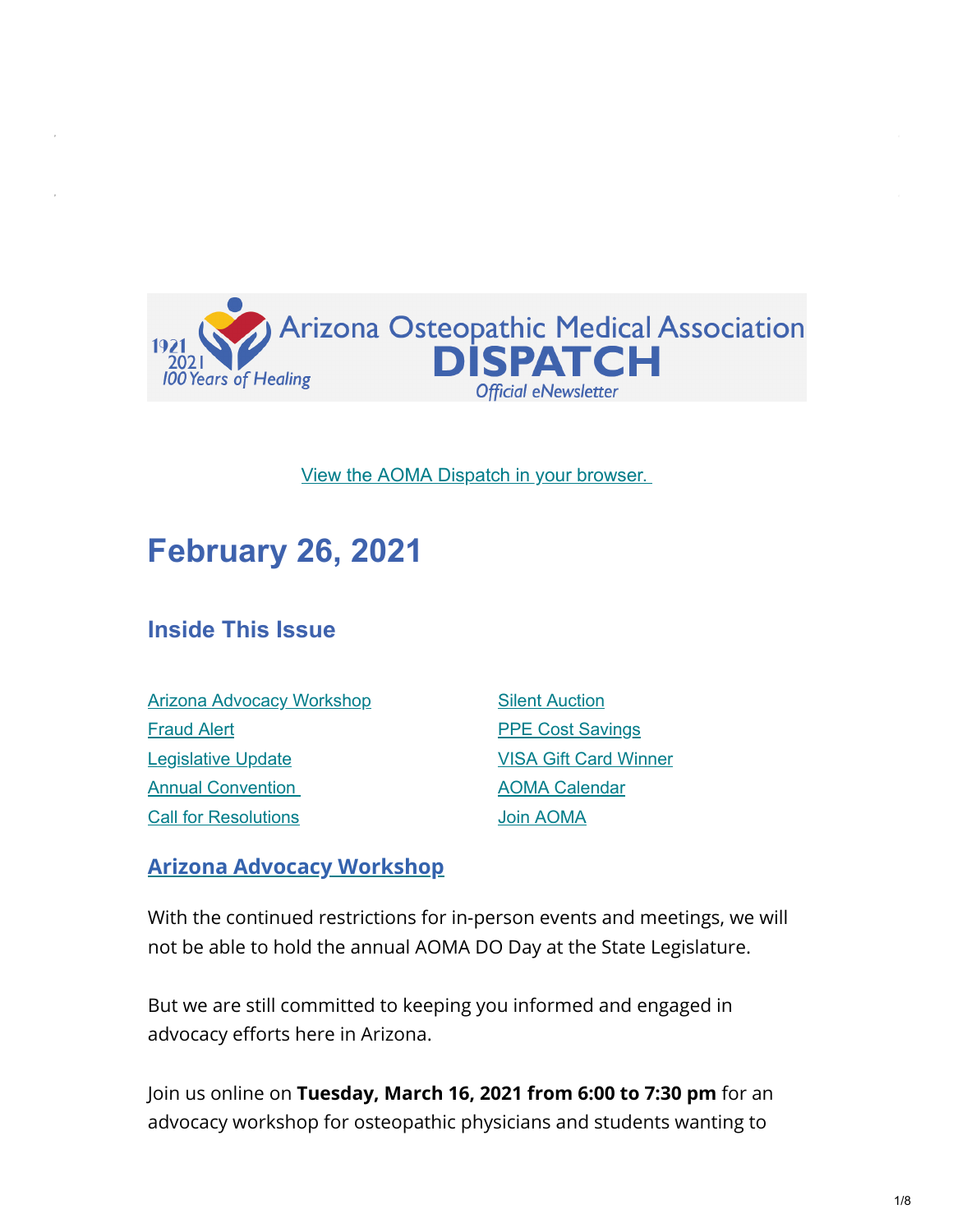understand the legislative process, review current proposed Arizona legislation, and learn the best ways to connect with your elected officials.



- Understand the legislative process
- Review current proposed Arizona legislation
- Learn the best ways to connect with our elected officials

For more information, contact AOMA at [communications@azosteo.org](mailto:communications@azosteo.org) or call 602-266-6699.



### <span id="page-1-0"></span>**FRAUD ALERT: Medical Licenses**

the control of the control of the

The Arizona Board of Osteopathic Examiners has become aware of a scam occurring in other states regarding Medical and Osteopathic Boards.

Individuals posing as Special Investigators from the Licensing Boards or from the DEA are contacting physicians demanding payment for fines and threatening to have their license suspended.

*All physicians are advised to be aware and cautious when opening emails, clicking on links, and/or answering unknown phone calls.*



**Any suspicious emails or letters received from an Arizona Law Enforcement or Licensing Agency should be verified with the originating agency BEFORE clicking on links, responding to unusual emails, or sending payment. The Arizona Osteopathic Board will not**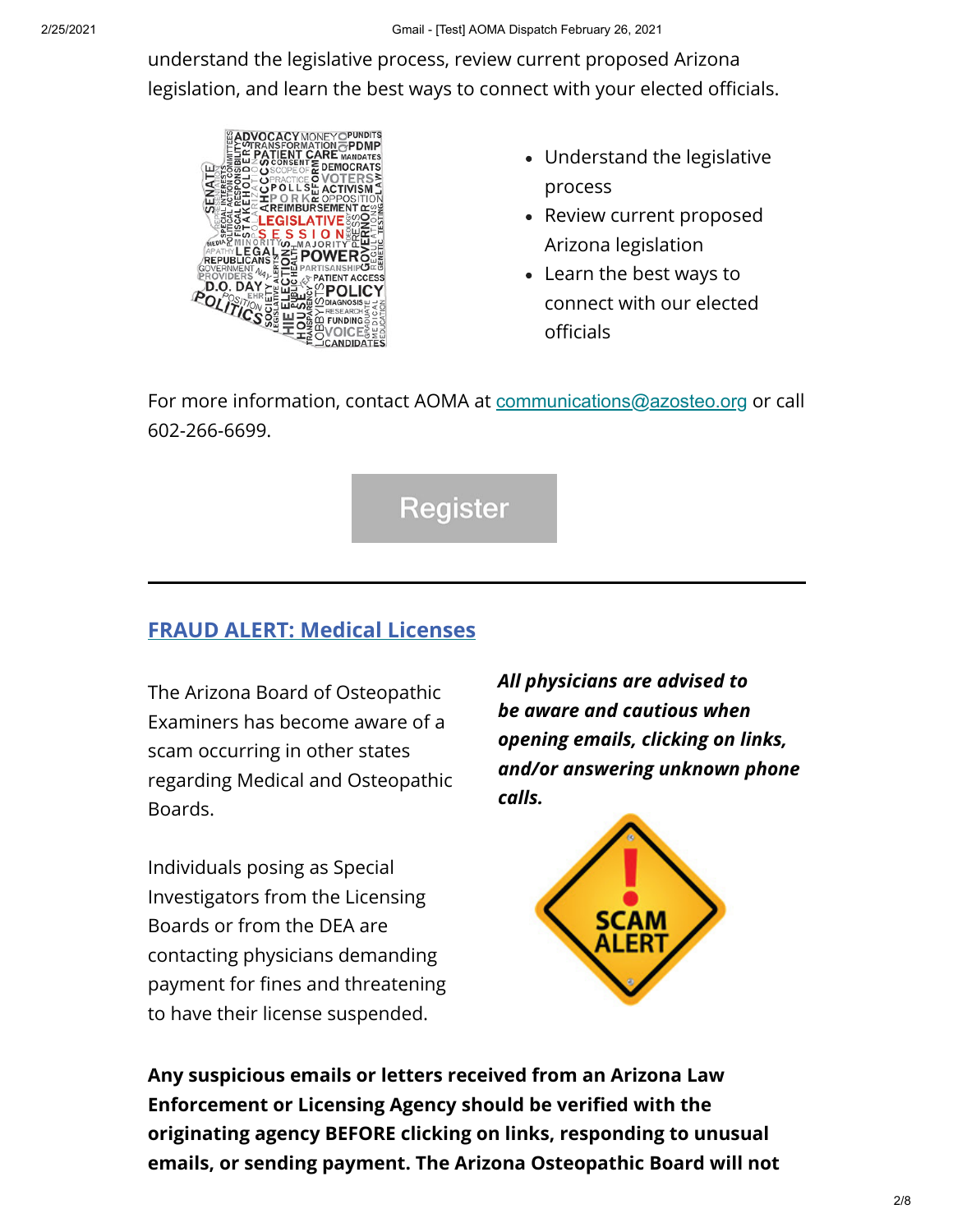#### **demand payment for fees or fines over the phone.**

Please report all suspicious contact to the Arizona Board of Osteopathic Examiners at [licensing@azdo.gov](mailto:licensing@azdo.gov), the Police Electronic Crimes Division (Non-Emergency) at 602-262-6151, and the Internet Crime Complaint Center (IC3) at [https://www.ic3.gov/Home/ComplaintChoice/](http://www.ic3.gov/complaint/).

IC3 reviews each complaint and refers it to the appropriate federal, state, local, or international law enforcement or regulatory agency.

### <span id="page-2-0"></span>**2021 Legislative Session**

The legislature has been in session for 46 days. After last week's deadline for bills to be heard in their originating chambers' committees, more than 1,000 of the 1,822 pieces of legislation introduced this year died — at least until they are resurrected as strikers or amendments. Governor Ducey signed 31 bills thus far, and another five are ready for his signature. AOMA staff and lobbyist Steve Barclay, JD have been working closely with health care stakeholders.

Here are some of the outcomes:

**SB1016** – physicians; naturopathic medicine. Passed Senate; ready for the House.

**SB1060** – chiropractors; laboratory procedures. Passed Senate; ready for the House.

**SB1078** – medical student loan program. Passed Senate; ready for the House.

**SB1088** – controlled substances; schedule designation. Passed Senate; ready for the House.

**SB1250** – overdose; disease prevention; programs. Passed Senate; ready for the House.

**SB1270** – insurance; prescription drugs; step therapy. Passed House Health Committee.

**SB1271** – associate physicians; licensure; collaborative practice. Passed Senate Health, Committee, Senate Rules Committee and Committee of the Whole.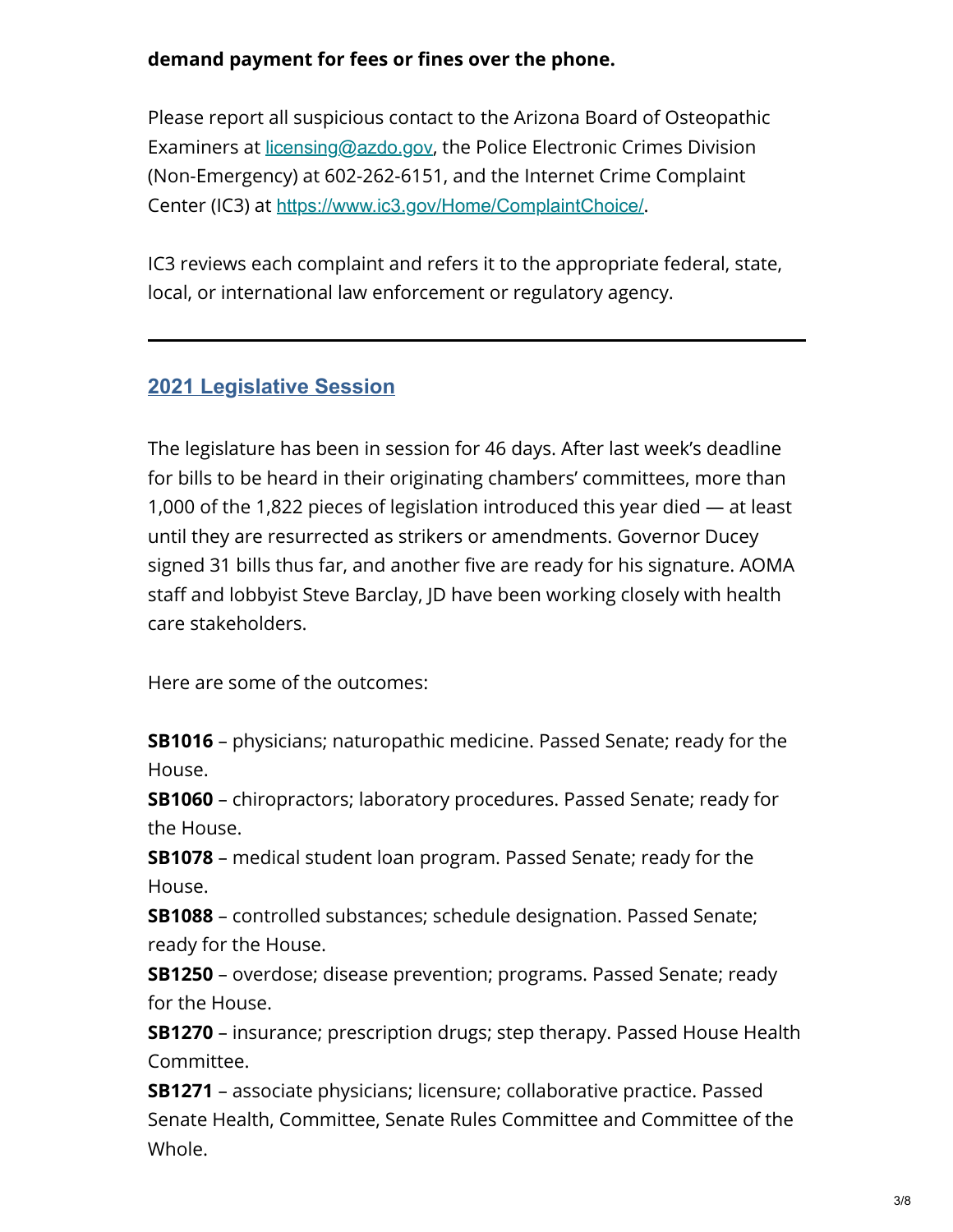**SB1300** – outpatient facilities; standards; discharge requirements. Passed House Health Committee.

**SB1377** – civil liability; public health pandemic. In the Committee of Whole.

**SB1416** – health professionals; off-label use; medications. Passed House Health Committee; Ready for House Rules Committee.

**SB1482** – professions; therapy ban prohibition. Failed in Senate Health Committee.

**SB1505** – health information; disclosures; prohibition. Passed Senate Health Committee.

**SB1680** – newborn screening program; testing. Passed Senate Health Committee.

**HB2311**- laboratory procedures; chiropractors. Passed House; ready for the Senate.

**HB2392** – ahcccs; graduate medical education; reimbursement. Passed House; ready for the Senate.

**HB2454** - telehealth; health care providers; requirements. Passed the House; ready for the Senate.

**HB2620** – health care workers; assault; prevention. Passed the House; ready for the Senate.

**HB2621**- prior authorization; uniform request forms. Passed the House; ready for the Senate.

For more information about how to get involved in advocacy, please visit the [Advocacy Resource Center](https://www.az-osteo.org/page/AdvocacyResource) on the AOMA website or call the office at 602-266-6699.

### <span id="page-3-0"></span>**AOMA 99th Annual Convention - Early Registration Deadline is March 6, 2021**

We are very excited to announce that **Peter Marks, MD, PhD, Director of the Center for Biologics Evaluation and Research, Food and Drug Administration**, will present a lecture on Vaccine Development During the COVID-19 Pandemic as part of the AOMA 99th Annual

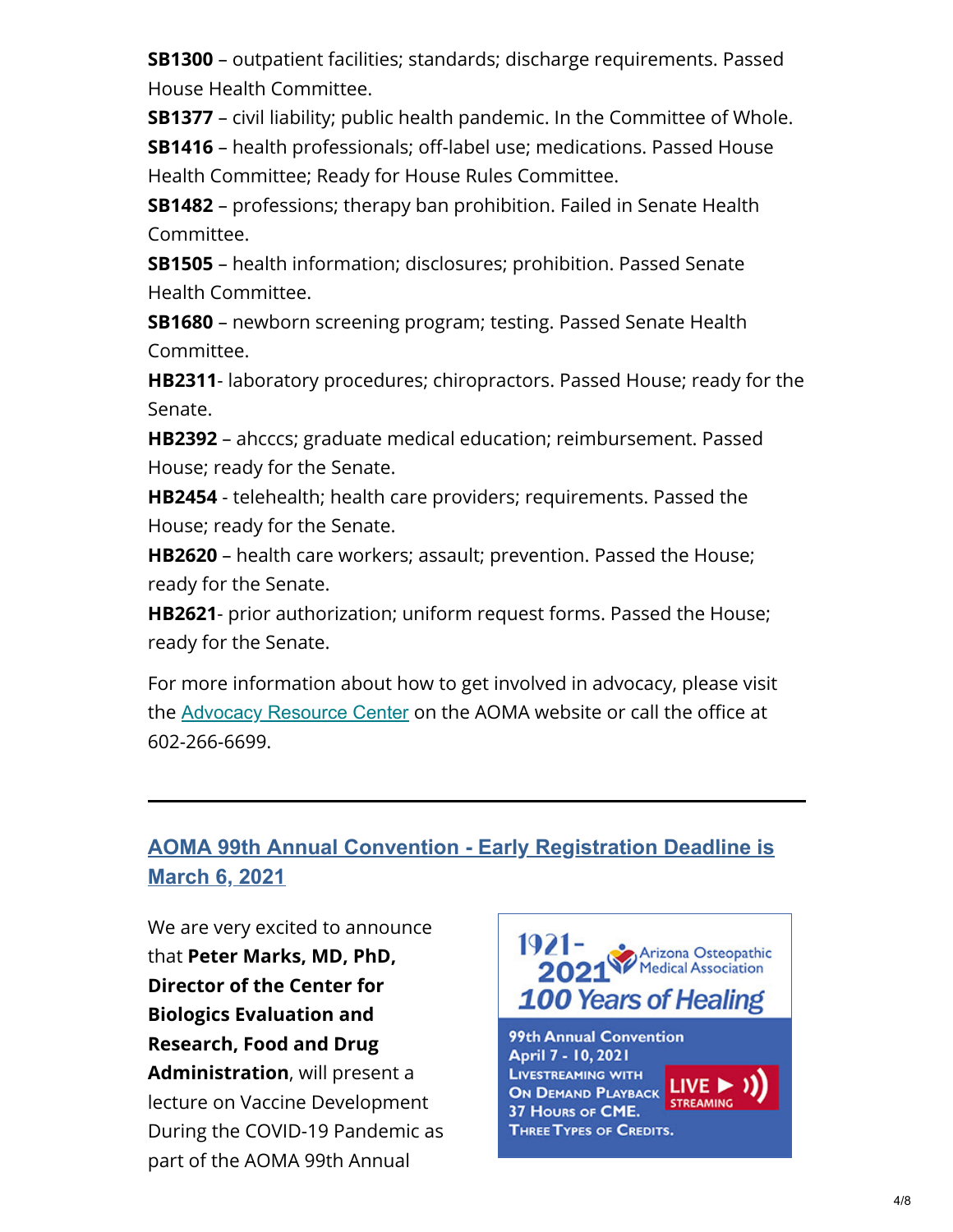Convention. The Convention will be livestreamed on April 7-10, 2021 and available for on demand playback.

Other topics include lung cancer, breast cancer, headaches, concussions, diabetes, anxiety, bipolar depression, cervical radiculopathy, and liver [transplantation.](https://aoma.ce21sites.com/wp-content/uploads/sites/24/2021/02/AOMA-99th-Annual-Convention-Agenda.pdf) Download the full agenda here.

Two programs are available for you to choose, whichever one fits your schedule and needs:

**Save \$140!** Early registration is now open at [www.az-osteo.org/](https://www.az-osteo.org/2021Convention) 2021Convention.

AOMA designates this activity for a maximum of 37 hours of Category AOA 1-A credits. This activity has been approved for *AMA PRA Category 1 creditsTM*. Application has been submitted for AAFP Prescribed credits. Determination of credits is pending.

- [37 Hours](https://aoma.ce21sites.com/wp-content/uploads/sites/24/2021/02/AOMA-99th-Annual-Convention-Agenda.pdf)
- [20 Hours](https://aoma.ce21sites.com/wp-content/uploads/sites/24/2021/02/AOMA-99th-Annual-Convention-Agenda-Two-Day-Program.pdf)

**[Register Today!](https://www.az-osteo.org/events/EventDetails.aspx?id=1216422&group=)**

# **100th Anniversary Moment**

The State Board of Osteopathic Examiners was established in Arizona in 1941 and originally had three board members.

### <span id="page-4-0"></span>**Call for Resolutions**

The AOMA is accepting resolutions for the upcoming Virtual AOMA House of Delegates meeting on Saturday, April 17, 2021.

The deadline to submit resolutions is March 17, 2021. Resolutions will be posted for review on the AOMA website no later than on March 22, 2021.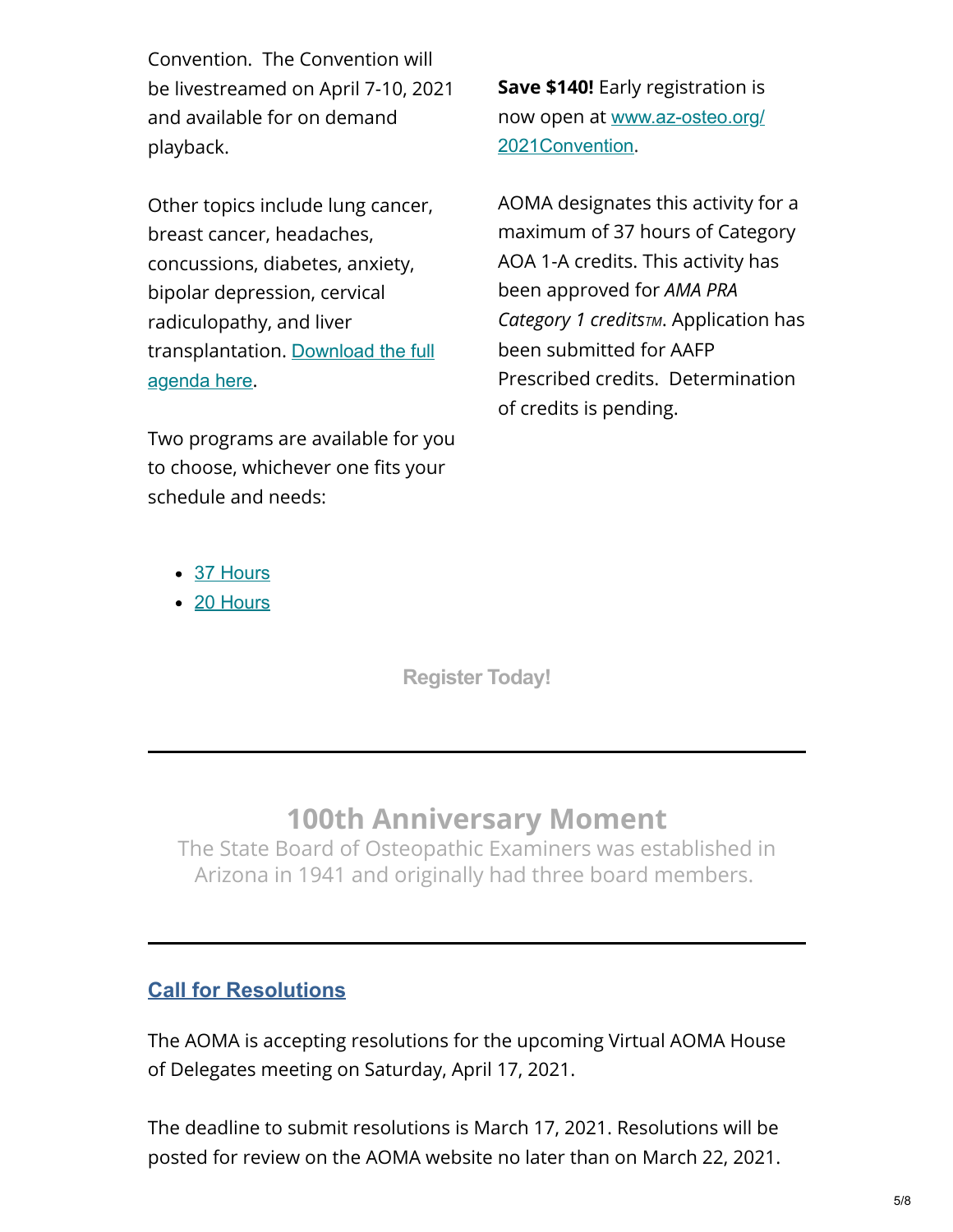You must be an AOMA member in order to submit resolutions, review the resolutions, and to participate in the resolution process on the floor of the AOMA House of Delegates. Please review the House of Delegates Primer and Resolution Process [document before submitting a resolution and attending](https://www.az-osteo.org/resource/resmgr/house_of_delegates/aoma_house_of_delegates_prim.pdf) the House of Delegates meeting.

This is your opportunity to have a direct say in the direction and policies of the AOMA.

#### **Key Dates for House of Delegates**

**March 17, 2021** – Deadline to submit resolutions **March 22, 2021** – Resolutions posted on AOMA website **April 17, 2021** – Virtual Board of Trustees meeting to review resolutions and make recommendations to the House of Delegates **April 17, 2021** – Virtual House of Delegates

Click [here](https://www.az-osteo.org/page/HouseofDelegates) for more information about the **[AOMA House of Delegates](https://www.az-osteo.org/page/HouseofDelegates)**, or if you have questions or need assistance, please contact AOMA at 602-266 6699 or send an email to [communications@azosteo.org](mailto:communications@azosteo.org).

#### <span id="page-5-0"></span>**Silent Auction Items Needed for Arizona Osteopathic Charities**

The annual Arizona Osteopathic Charities Silent Auction will be online beginning **April 7, 2021**. Proceeds from the auction help the Charities achieve its mission in building a healthier community through the support of osteopathic medical education and community health improvement projects in Arizona.

**Can you help us with a donation?** Your contribution can be something as simple as a gift certificate from a local business, a bottle of wine, or vintage jewelry, artwork, or other items from your personal collections. All donations are greatly appreciated and are tax deductible. Contact Sharon Daggett at [charities@azosteo.org](mailto:charities@azosteo.org) or 602-316-9304.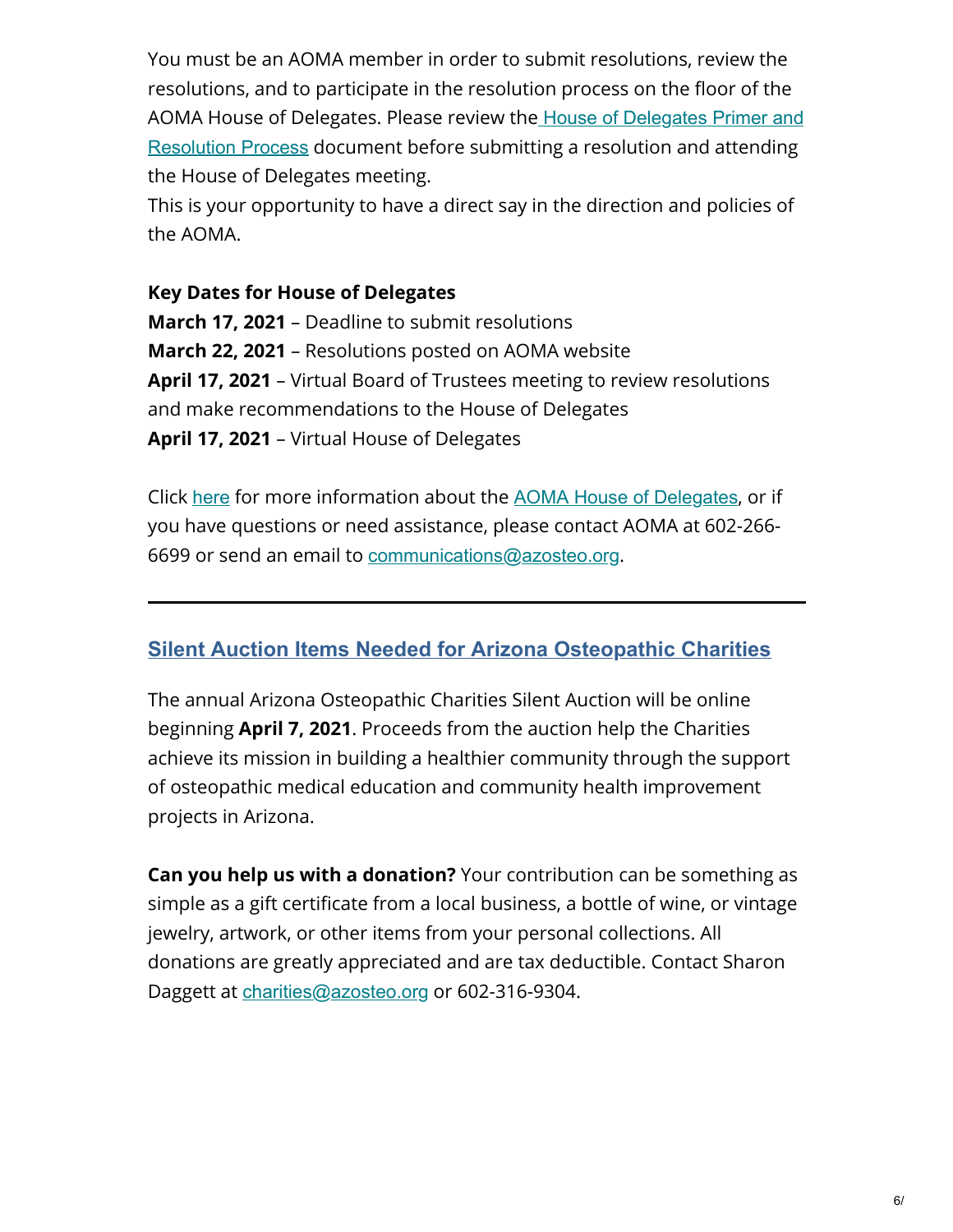

#### <span id="page-6-0"></span>**Cost Savings on PPE**

The Arizona Osteopathic Medical Association has entered into partnership with Triviciti Health Corp, a local Arizona manufacturer of personal protective equipment (PPE), to offer preferred pricing on N95 masks and synmax medical grade gloves. The N95 masks are manufactured in Arizona and usually ship within 48 hours. Check out the website at [www.trivicitiaoma.com](http://www.trivicitiaoma.com/).





#### <span id="page-6-1"></span>**And the Winner is....**

Congratulations to Robert Shuch, DO, a psychiatrist practicing in Scottsdale, Arizona. Dr. Shuch updated his member profile on the AOMA website and was entered into the member drawing for a \$100 VISA gift card. Update your profile by May 31, 2021 for a chance to win! You could be our next winner.